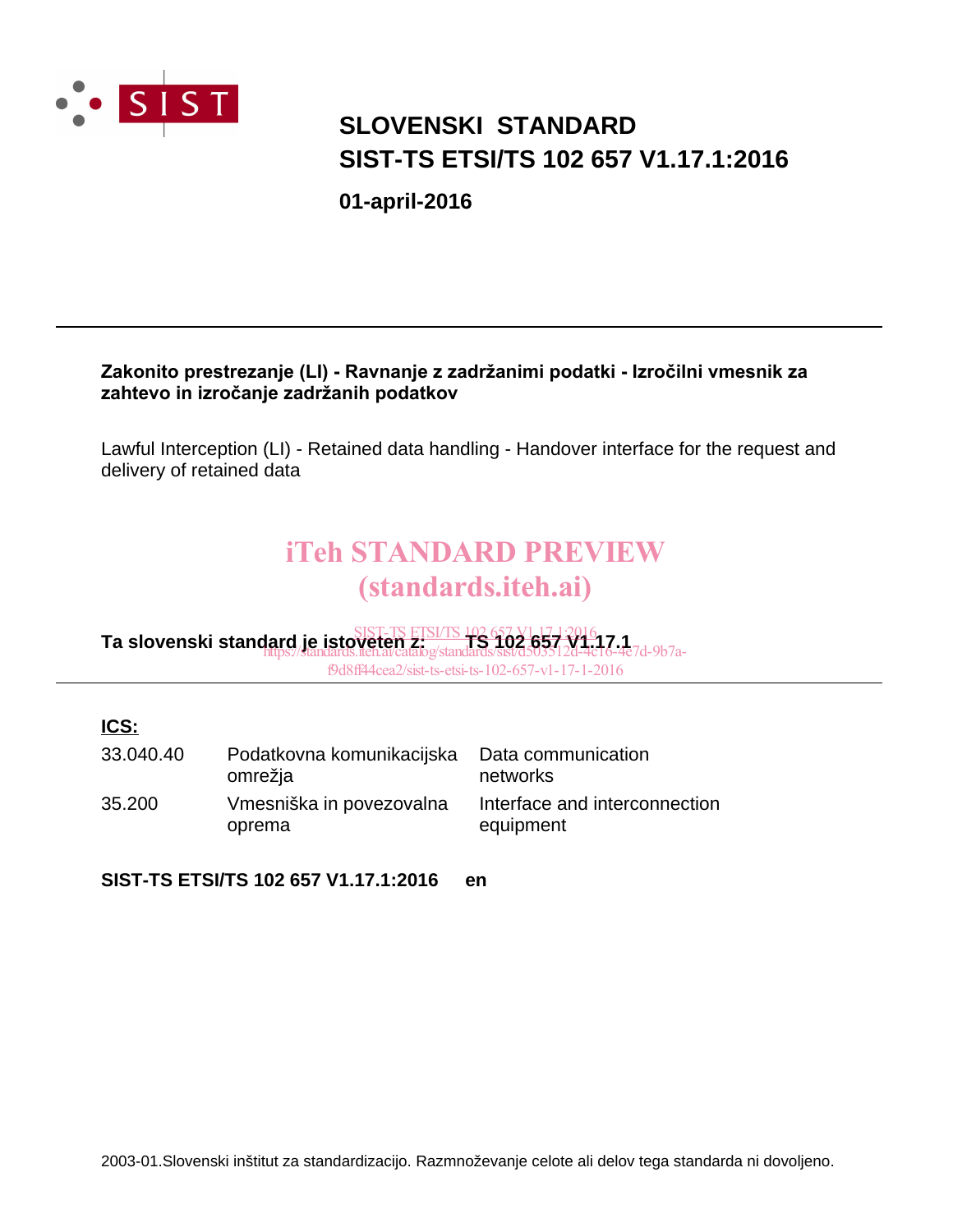# iTeh STANDARD PREVIEW (standards.iteh.ai)

SIST-TS ETSI/TS 102 657 V1.17.1:2016 https://standards.iteh.ai/catalog/standards/sist/d503512d-4c16-4e7d-9b7af9d8ff44cea2/sist-ts-etsi-ts-102-657-v1-17-1-2016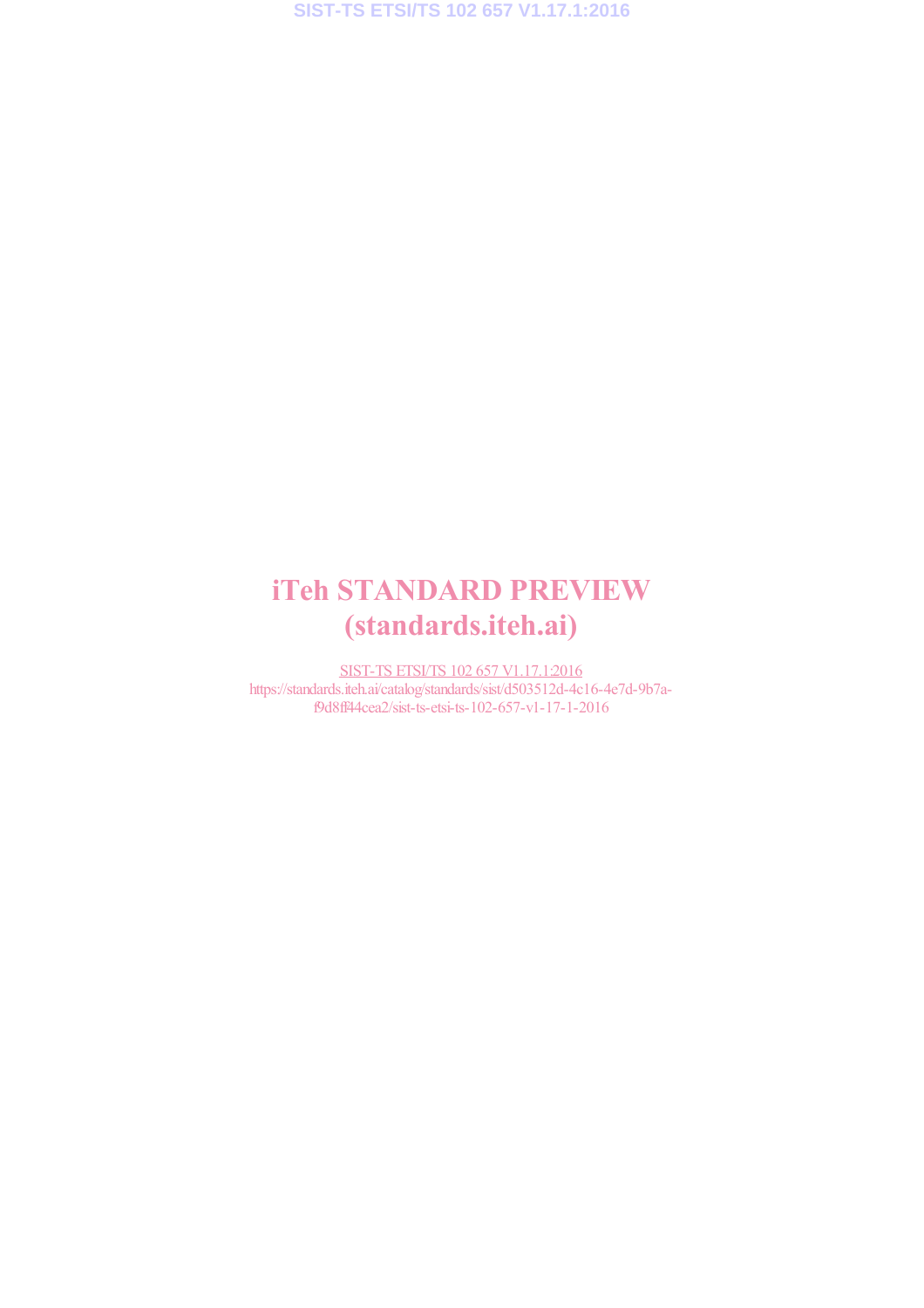#### **SIST-TS ETSI/TS 102 657 V1.17.1:2016**

# ETSI TS 102 657 V1.17.1 (2015-12)



# **Lawful Interception (LI);** iTe**k Stained data handling**; W Handover interface for the request and de<u>livery of retained d</u>ata

https://standards.iteh.ai/catalog/standards/sist/d503512d-4c16-4e7d-9b7af9d8ff44cea2/sist-ts-etsi-ts-102-657-v1-17-1-2016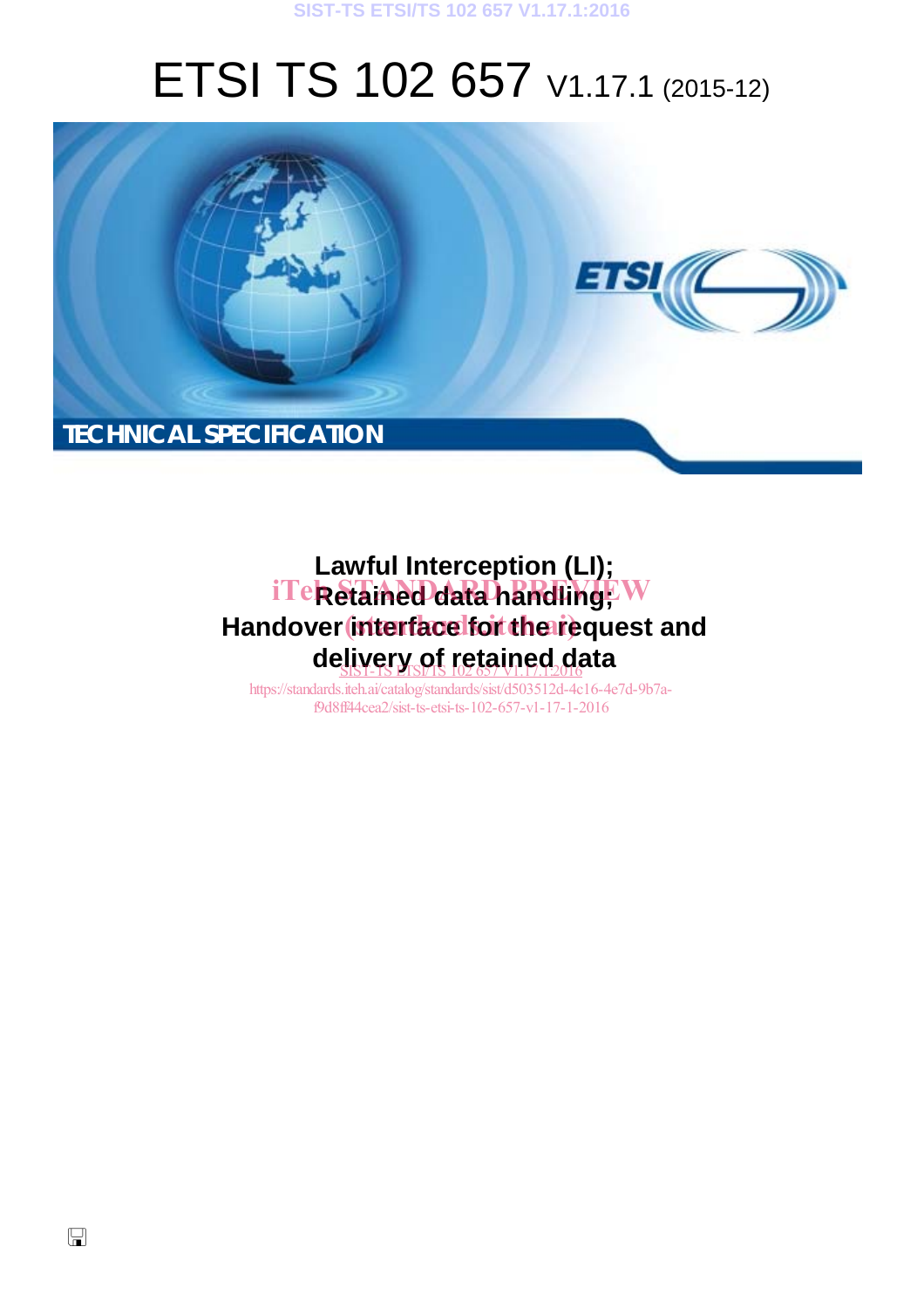Reference RTS/LI-00127

Keywords

handover, retention

#### *ETSI*

650 Route des Lucioles F-06921 Sophia Antipolis Cedex - FRANCE

Tel.: +33 4 92 94 42 00 Fax: +33 4 93 65 47 16

Siret N° 348 623 562 00017 - NAF 742 C Association à but non lucratif enregistrée à la iTeh S<sup>Sous-Préfecture</sup> de Grasse (06) N° 7803/88 / IEW

### (standards.iteh.ai)

*Important notice*  f9d8ff44cea2/sist-ts-etsi-ts-102-657-v1-17-1-2016SIST-TS ETSI/TS 102 657 V1.17.1:2016 https://standards.iteh.ai/catalog/standards/sist/d503512d-4c16-4e7d-9b7a-

> The present document can be downloaded from: http://www.etsi.org/standards-search

The present document may be made available in electronic versions and/or in print. The content of any electronic and/or print versions of the present document shall not be modified without the prior written authorization of ETSI. In case of any existing or perceived difference in contents between such versions and/or in print, the only prevailing document is the print of the Portable Document Format (PDF) version kept on a specific network drive within ETSI Secretariat.

Users of the present document should be aware that the document may be subject to revision or change of status. Information on the current status of this and other ETSI documents is available at http://portal.etsi.org/tb/status/status.asp

If you find errors in the present document, please send your comment to one of the following services: https://portal.etsi.org/People/CommiteeSupportStaff.aspx

#### *Copyright Notification*

No part may be reproduced or utilized in any form or by any means, electronic or mechanical, including photocopying and microfilm except as authorized by written permission of ETSI. The content of the PDF version shall not be modified without the written authorization of ETSI.

The copyright and the foregoing restriction extend to reproduction in all media.

© European Telecommunications Standards Institute 2015. All rights reserved.

**DECT**TM, **PLUGTESTS**TM, **UMTS**TM and the ETSI logo are Trade Marks of ETSI registered for the benefit of its Members. **3GPP**TM and **LTE**™ are Trade Marks of ETSI registered for the benefit of its Members and of the 3GPP Organizational Partners.

**GSM**® and the GSM logo are Trade Marks registered and owned by the GSM Association.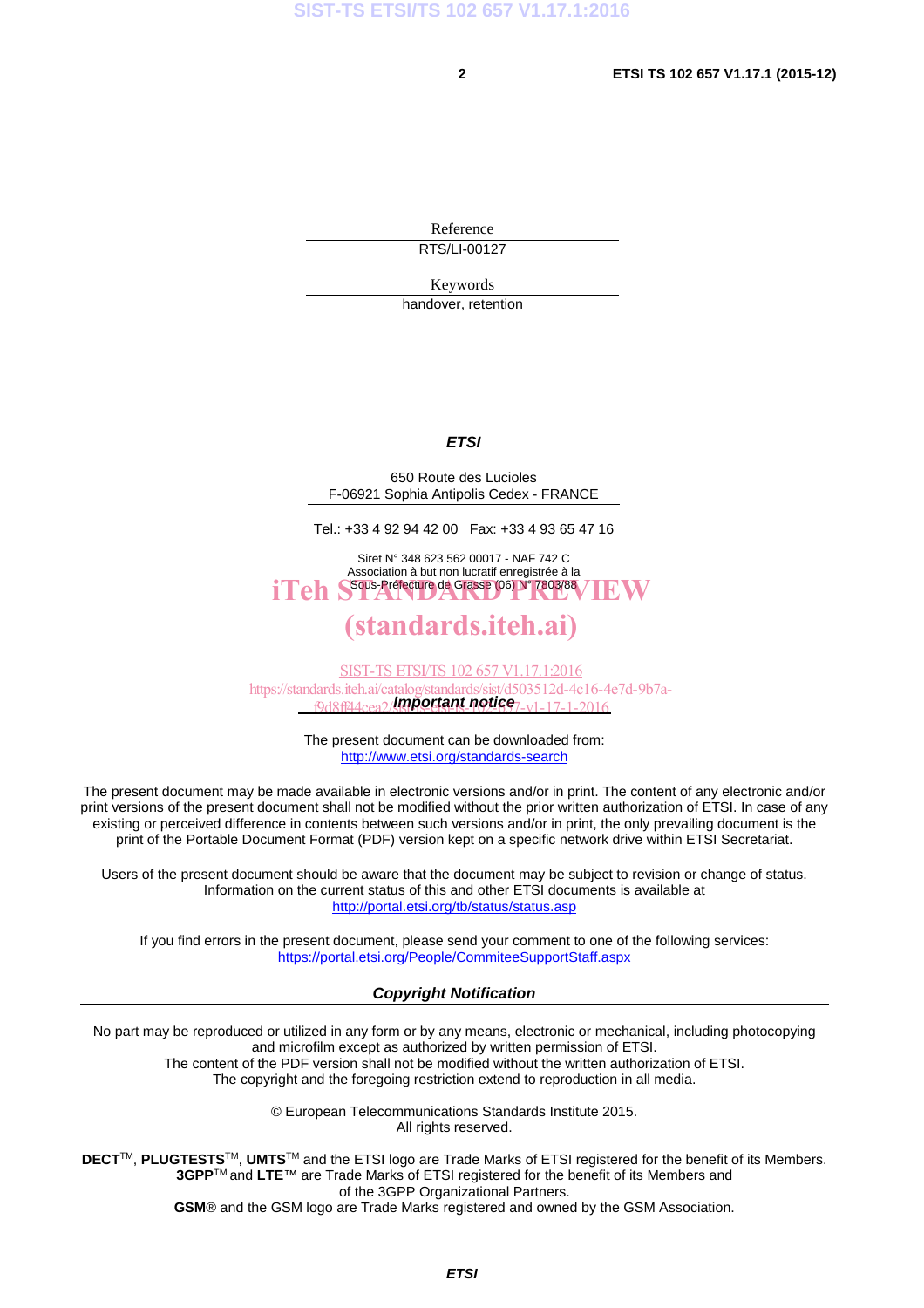$\mathbf{3}$ 

# Contents

| 1              |  |  |  |
|----------------|--|--|--|
| $\overline{2}$ |  |  |  |
| 2.1            |  |  |  |
| 2.2            |  |  |  |
|                |  |  |  |
| 3              |  |  |  |
| 3.1            |  |  |  |
| 3.2            |  |  |  |
| $\overline{4}$ |  |  |  |
| 4.1            |  |  |  |
| 4.2            |  |  |  |
| 4.3            |  |  |  |
| 4.4            |  |  |  |
| 4.5            |  |  |  |
| 5              |  |  |  |
| 5.1            |  |  |  |
| 5.1.1          |  |  |  |
| 5.1.2          |  |  |  |
| 5.1.3          |  |  |  |
| 5.1.4          |  |  |  |
| 5.1.5          |  |  |  |
| 5.1.5.1        |  |  |  |
| 5.1.5.2        |  |  |  |
| 5.1.5.3        |  |  |  |
| 5.1.5.4        |  |  |  |
| 5.1.6          |  |  |  |
| 5.1.7          |  |  |  |
| 5.1.8          |  |  |  |
| 5.1.9          |  |  |  |
| 5.2            |  |  |  |
| 5.2.1          |  |  |  |
| 5.2.2          |  |  |  |
| 5.2.3<br>5.3   |  |  |  |
| 5.3.1          |  |  |  |
| 5.3.2          |  |  |  |
| 5.3.3          |  |  |  |
| 5.4            |  |  |  |
| 5.5            |  |  |  |
|                |  |  |  |
| 6              |  |  |  |
| 6.1            |  |  |  |
| 6.1.1          |  |  |  |
| 6.1.2<br>6.1.3 |  |  |  |
| 6.1.3.1        |  |  |  |
| 6.1.3.2        |  |  |  |
| 6.1.4          |  |  |  |
| 6.2            |  |  |  |
| 6.2.1          |  |  |  |
| 6.2.2          |  |  |  |
| 6.2.2.1        |  |  |  |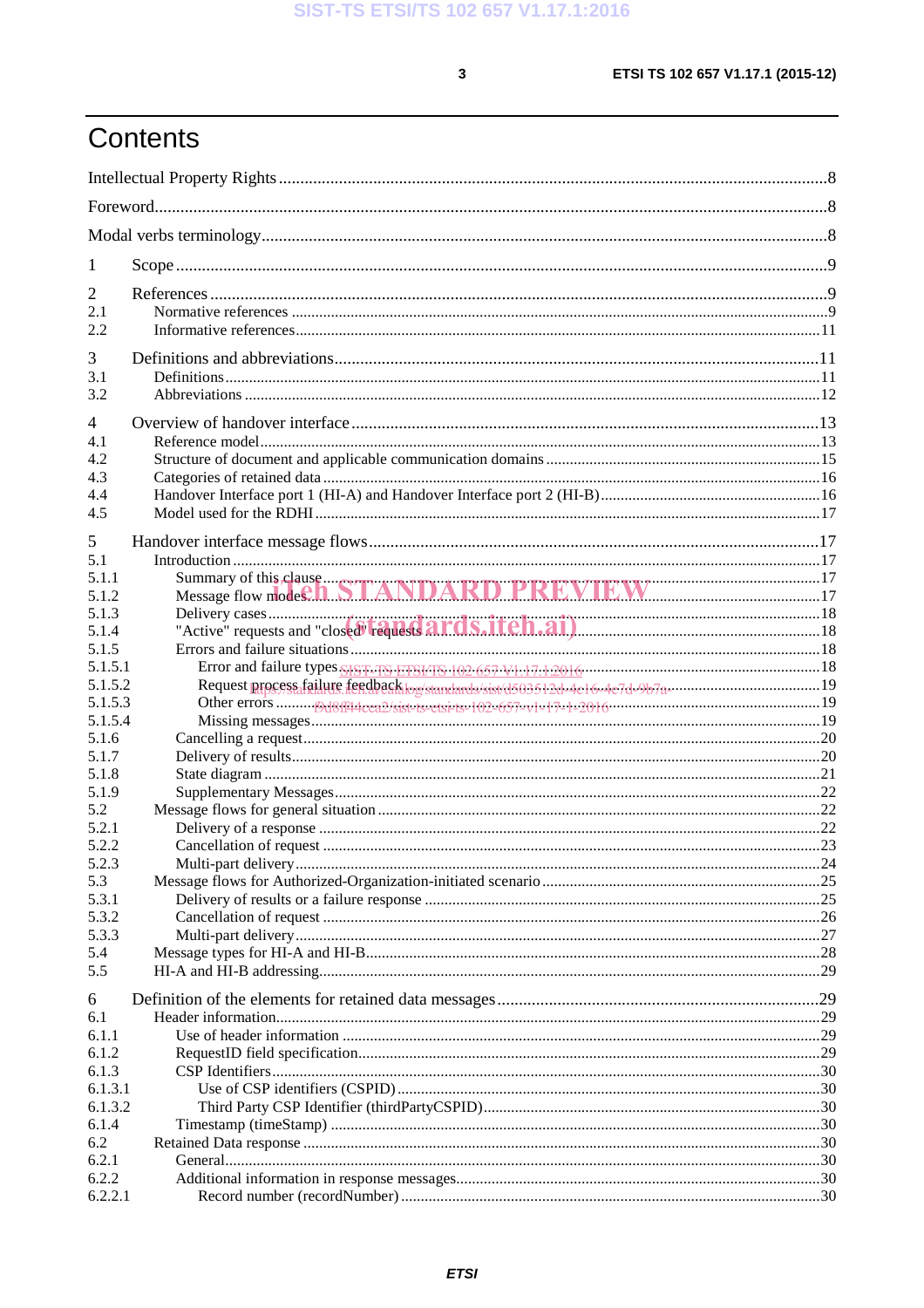$\overline{\mathbf{4}}$ 

| 6.2.2.2            |                                                                                                          |  |
|--------------------|----------------------------------------------------------------------------------------------------------|--|
| 6.2.3              |                                                                                                          |  |
| 6.2.4              |                                                                                                          |  |
| 6.3                |                                                                                                          |  |
| 6.3.1              |                                                                                                          |  |
| 6.3.2              |                                                                                                          |  |
| 6.3.3              |                                                                                                          |  |
| 6.3.3.1            |                                                                                                          |  |
| 6.3.3.2            |                                                                                                          |  |
| 6.3.3.3            |                                                                                                          |  |
| 6.4                |                                                                                                          |  |
|                    |                                                                                                          |  |
| 7                  |                                                                                                          |  |
| 7.1                |                                                                                                          |  |
| 7.2                |                                                                                                          |  |
| 7.2.1              |                                                                                                          |  |
| 7.2.2              |                                                                                                          |  |
| 7.2.3              |                                                                                                          |  |
| 7.2.4              |                                                                                                          |  |
| 7.3                |                                                                                                          |  |
| 7.3.0              |                                                                                                          |  |
| 7.3.1              |                                                                                                          |  |
|                    |                                                                                                          |  |
| 7.3.2              |                                                                                                          |  |
| 7.3.2.1            |                                                                                                          |  |
| 7.3.2.2            |                                                                                                          |  |
| 7.3.3              |                                                                                                          |  |
| 7.3.4              |                                                                                                          |  |
| 8                  | Delivery networks<br>Security Measures<br>General (standards.itch.ai)<br>Connection Level Security<br>36 |  |
|                    |                                                                                                          |  |
| 8.1                |                                                                                                          |  |
| 8.2                |                                                                                                          |  |
| 8.3                |                                                                                                          |  |
| 8.4                |                                                                                                          |  |
| 8.4.1              |                                                                                                          |  |
| 8.4.2              |                                                                                                          |  |
| 8.4.3              |                                                                                                          |  |
| 8.4.3.1            |                                                                                                          |  |
| 8.4.3.2            |                                                                                                          |  |
| 8.4.3.3            |                                                                                                          |  |
| 8.4.3.4            |                                                                                                          |  |
|                    |                                                                                                          |  |
|                    | <b>Annex A (normative):</b>                                                                              |  |
|                    |                                                                                                          |  |
| A.1                |                                                                                                          |  |
| A.1.1              |                                                                                                          |  |
| A.1.2              |                                                                                                          |  |
| A.1.3              |                                                                                                          |  |
| A.2                |                                                                                                          |  |
|                    |                                                                                                          |  |
| A.2.1              |                                                                                                          |  |
| A.2.1.1            |                                                                                                          |  |
| A.2.1.2            |                                                                                                          |  |
| A.2.2              |                                                                                                          |  |
| A.2.2.1            |                                                                                                          |  |
| A.2.2.2            |                                                                                                          |  |
| A.2.2.3            |                                                                                                          |  |
| A.2.2.4            |                                                                                                          |  |
| A.2.2.5            |                                                                                                          |  |
| A.2.2.6            |                                                                                                          |  |
| A.2.3              |                                                                                                          |  |
| A.2.3.1            |                                                                                                          |  |
|                    |                                                                                                          |  |
|                    |                                                                                                          |  |
| A.2.3.2<br>A.2.3.3 |                                                                                                          |  |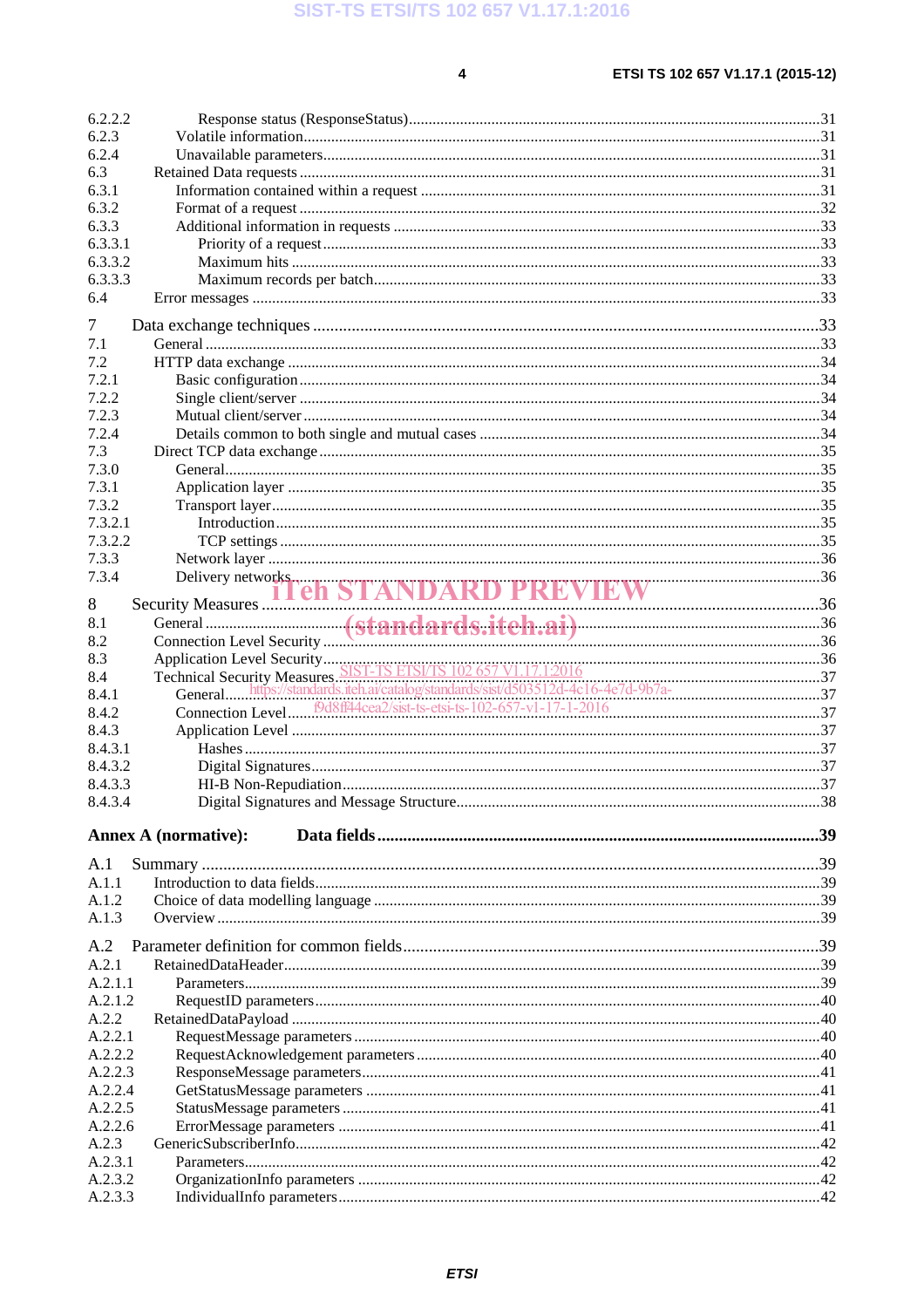$5\phantom{a}$ 

| A.2.4                          |                                                                                                                          |  |
|--------------------------------|--------------------------------------------------------------------------------------------------------------------------|--|
| A.3                            |                                                                                                                          |  |
| A.3.1                          |                                                                                                                          |  |
| A.3.1.1                        |                                                                                                                          |  |
| A.3.1.2                        |                                                                                                                          |  |
| A.3.2                          |                                                                                                                          |  |
| A.3.2.1                        |                                                                                                                          |  |
| A.3.2.2                        |                                                                                                                          |  |
| A.3.3                          |                                                                                                                          |  |
| A.3.4                          |                                                                                                                          |  |
|                                | <b>Annex B</b> (normative):                                                                                              |  |
|                                |                                                                                                                          |  |
| B.1                            |                                                                                                                          |  |
| B.2                            |                                                                                                                          |  |
| B.2.1                          |                                                                                                                          |  |
| B.2.2                          |                                                                                                                          |  |
| B.2.2.0                        |                                                                                                                          |  |
| <b>B.2.2.1</b>                 |                                                                                                                          |  |
| <b>B.2.2.2</b>                 |                                                                                                                          |  |
| <b>B.2.2.3</b>                 |                                                                                                                          |  |
| <b>B.2.2.4</b>                 |                                                                                                                          |  |
| B.2.2.4.1                      |                                                                                                                          |  |
| B.2.3                          |                                                                                                                          |  |
| <b>B.2.3.0</b>                 |                                                                                                                          |  |
| <b>B.2.3.1</b>                 | BillingRecords<br>TelephonyServiceUsageILSTANDARD PREVIEW                                                                |  |
| <b>B.2.4</b><br><b>B.2.4.1</b> |                                                                                                                          |  |
| <b>B.2.4.2</b>                 |                                                                                                                          |  |
| <b>B.2.4.3</b>                 |                                                                                                                          |  |
| <b>B.2.4.4</b>                 |                                                                                                                          |  |
| B.2.5                          | TelephonyDevigeps://standards.itch.ai/eatalog/standards/sist/d503512d-4e16-4e7d-9b7a----------------------------------59 |  |
| <b>B.2.5.1</b>                 |                                                                                                                          |  |
| B.2.6                          |                                                                                                                          |  |
| B.2.6.1                        |                                                                                                                          |  |
| B.2.6.2                        |                                                                                                                          |  |
| B.2.6.2.1                      |                                                                                                                          |  |
| B.2.6.2.2                      |                                                                                                                          |  |
| B.2.6.2.3                      |                                                                                                                          |  |
| B.2.6.2.4                      |                                                                                                                          |  |
| B.2.6.3                        |                                                                                                                          |  |
| B.2.6.3.1                      |                                                                                                                          |  |
| B.3                            |                                                                                                                          |  |
| B.4                            |                                                                                                                          |  |
|                                |                                                                                                                          |  |
|                                | Service-specific details for asynchronous message services77<br><b>Annex C</b> (normative):                              |  |
| C.1                            |                                                                                                                          |  |
| C.2                            |                                                                                                                          |  |
| C.2.1                          |                                                                                                                          |  |
| C.2.2                          |                                                                                                                          |  |
| C.2.2.0                        |                                                                                                                          |  |
| C.2.2.1                        |                                                                                                                          |  |
| C.2.2.2                        |                                                                                                                          |  |
| C.2.2.3                        |                                                                                                                          |  |
| C.2.2.4                        |                                                                                                                          |  |
| C.2.2.5                        |                                                                                                                          |  |
| C.2.3                          |                                                                                                                          |  |
| C.2.3.0                        |                                                                                                                          |  |
| C.2.3.1                        |                                                                                                                          |  |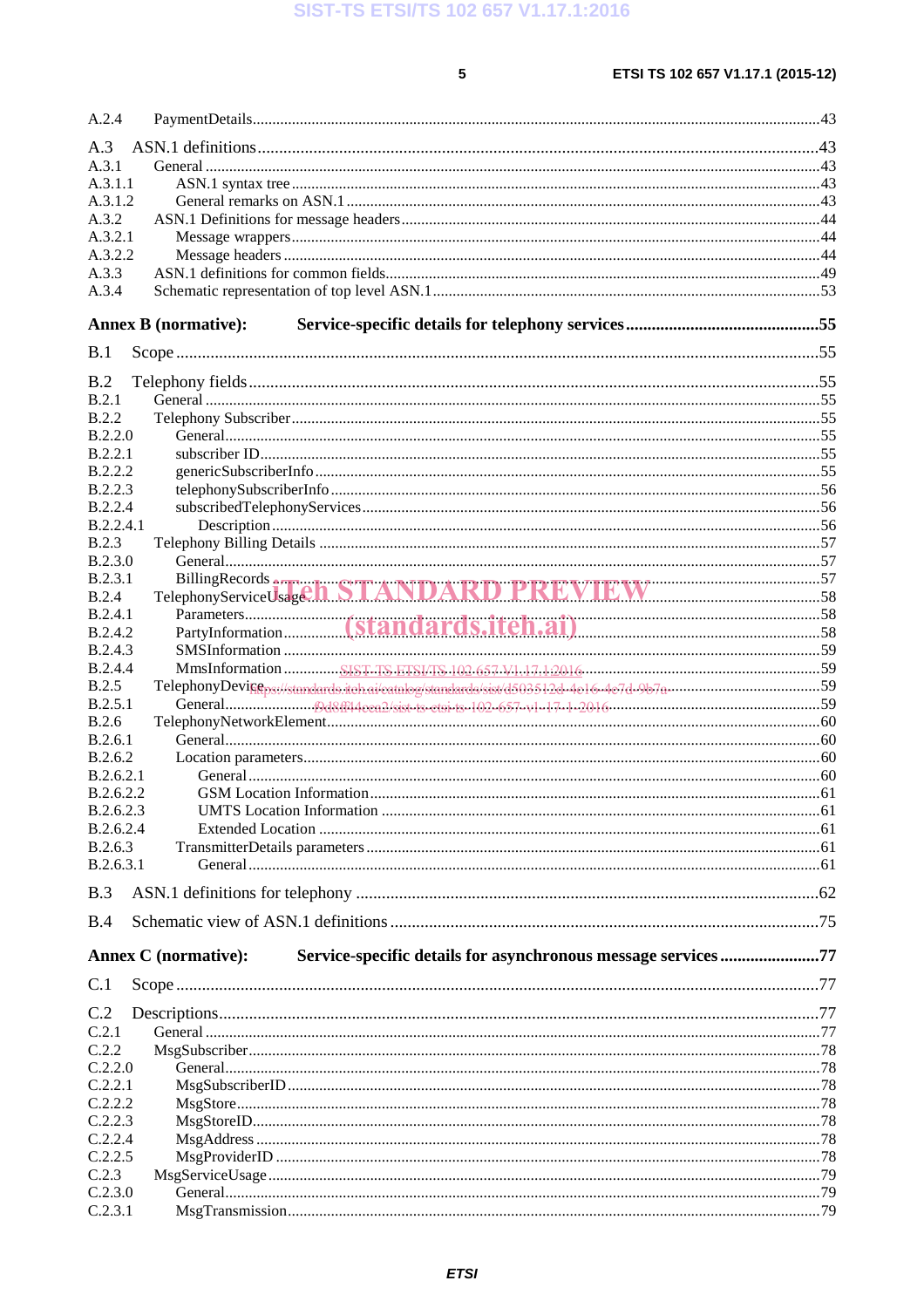$\bf 6$ 

| C.2.3.2<br>C.2.4<br>C.2.4.0 |                                                                                                 |  |
|-----------------------------|-------------------------------------------------------------------------------------------------|--|
| C.2.4.1                     |                                                                                                 |  |
| C.3                         |                                                                                                 |  |
| C.4                         |                                                                                                 |  |
|                             | Service-specific details for synchronous multi-media services 85<br><b>Annex D</b> (normative): |  |
| D.1                         |                                                                                                 |  |
| D.2                         |                                                                                                 |  |
| D.2.1                       |                                                                                                 |  |
| D.2.2<br>D.2.2.0            |                                                                                                 |  |
| D.2.2.1                     |                                                                                                 |  |
| D.2.2.2                     |                                                                                                 |  |
| D.2.2.3                     |                                                                                                 |  |
| D.2.2.4                     |                                                                                                 |  |
| D.2.2.4.1                   |                                                                                                 |  |
| D.2.3                       |                                                                                                 |  |
| D.2.3.1                     |                                                                                                 |  |
| D.2.3.2<br>D.2.3.3          |                                                                                                 |  |
| D.2.4                       |                                                                                                 |  |
| D.2.4.1                     |                                                                                                 |  |
| D.2.4.2                     |                                                                                                 |  |
| D.2.4.3                     |                                                                                                 |  |
| D.2.4.4                     |                                                                                                 |  |
| D.3                         | SIST-TS ETSI/TS 102 657 V1.17.1:2016                                                            |  |
| D.4                         | Schematic view of ASN 1 definitions and the way standards/sit/d503512d-4c16-4e7d-9b7a-          |  |
|                             |                                                                                                 |  |
| E.1                         |                                                                                                 |  |
| E.2                         |                                                                                                 |  |
| E.2.1                       |                                                                                                 |  |
| E.2.2                       |                                                                                                 |  |
| E.2.3                       |                                                                                                 |  |
| E.2.4                       |                                                                                                 |  |
| E.2.5                       |                                                                                                 |  |
| E.2.6                       |                                                                                                 |  |
| E.2.7                       |                                                                                                 |  |
| E.3                         |                                                                                                 |  |
| E.4                         |                                                                                                 |  |
|                             | <b>Annex F</b> (informative):                                                                   |  |
| F.1                         |                                                                                                 |  |
| F.1.1                       |                                                                                                 |  |
| F.1.2                       |                                                                                                 |  |
| F.1.3                       |                                                                                                 |  |
| F <sub>.2</sub>             |                                                                                                 |  |
| F.2.1                       |                                                                                                 |  |
| F.2.2                       |                                                                                                 |  |
| F.2.3                       |                                                                                                 |  |
| F.2.4                       |                                                                                                 |  |
| F.3                         |                                                                                                 |  |
|                             |                                                                                                 |  |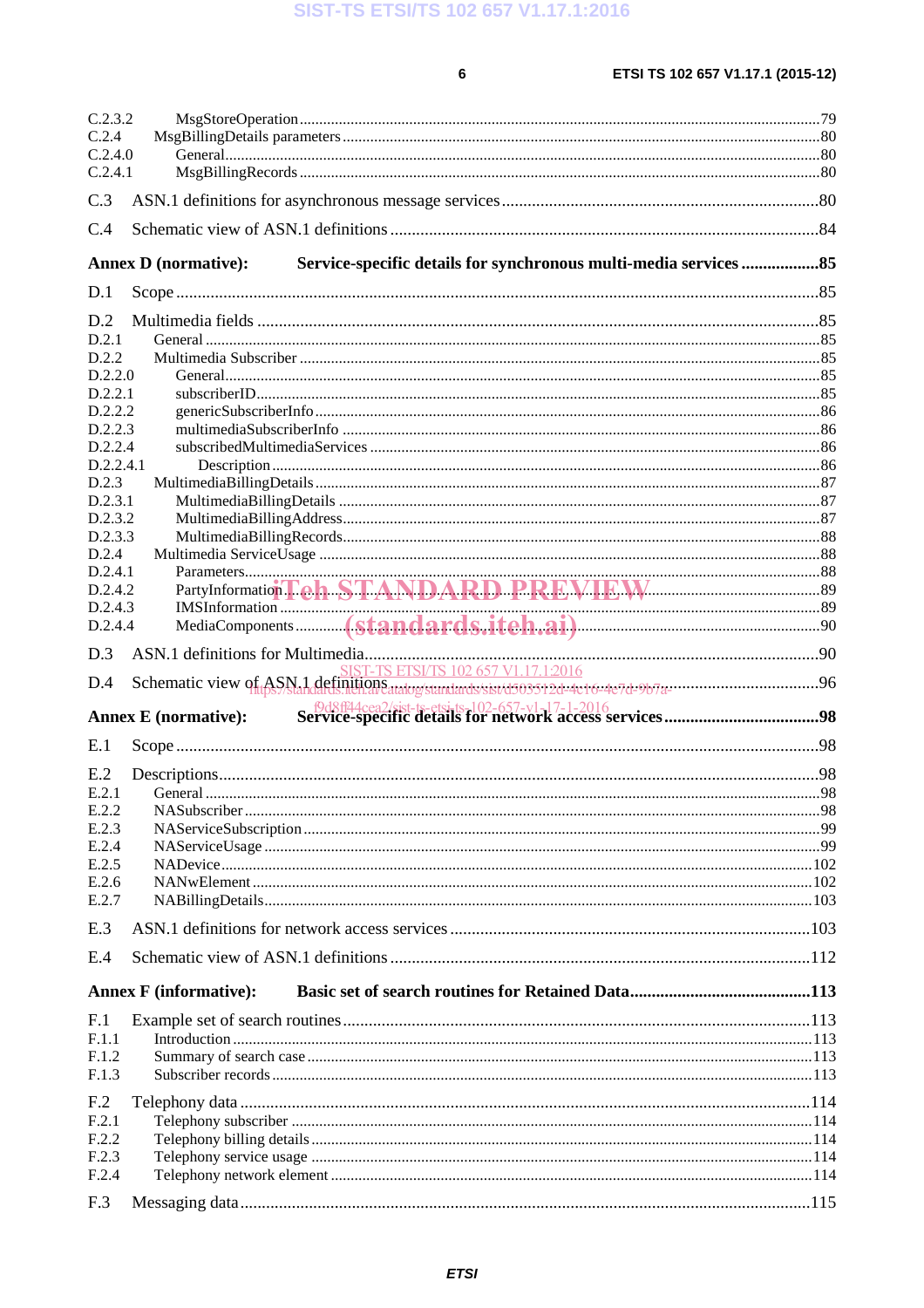#### SIST-TS ETSI/TS 102 657 V1.17.1:2016

| F.3.1<br>F.3.2                                            |                                                                                    |  |
|-----------------------------------------------------------|------------------------------------------------------------------------------------|--|
| F.4<br>F.4.1<br>F.4.2                                     |                                                                                    |  |
|                                                           | <b>Annex G (informative):</b>                                                      |  |
| G.1                                                       |                                                                                    |  |
| G.2                                                       |                                                                                    |  |
| G.3                                                       |                                                                                    |  |
|                                                           | <b>Annex H</b> (informative):                                                      |  |
| H.1                                                       |                                                                                    |  |
| H <sub>.2</sub><br>H.2.1<br>H.2.2<br>H.2.3                |                                                                                    |  |
| H.3<br>H.3.1<br>H.3.2<br>H.3.3<br>H.3.4<br>H.3.5<br>H.3.6 |                                                                                    |  |
| H.4<br>H.4.1<br>H.4.2                                     | Further information on network element data rds.itch.ai)<br>Annex I (informative): |  |
|                                                           |                                                                                    |  |
| J.1                                                       |                                                                                    |  |
| J.2                                                       |                                                                                    |  |
| J.3                                                       |                                                                                    |  |
|                                                           | <b>Annex K (informative):</b>                                                      |  |
|                                                           |                                                                                    |  |

**ETSI**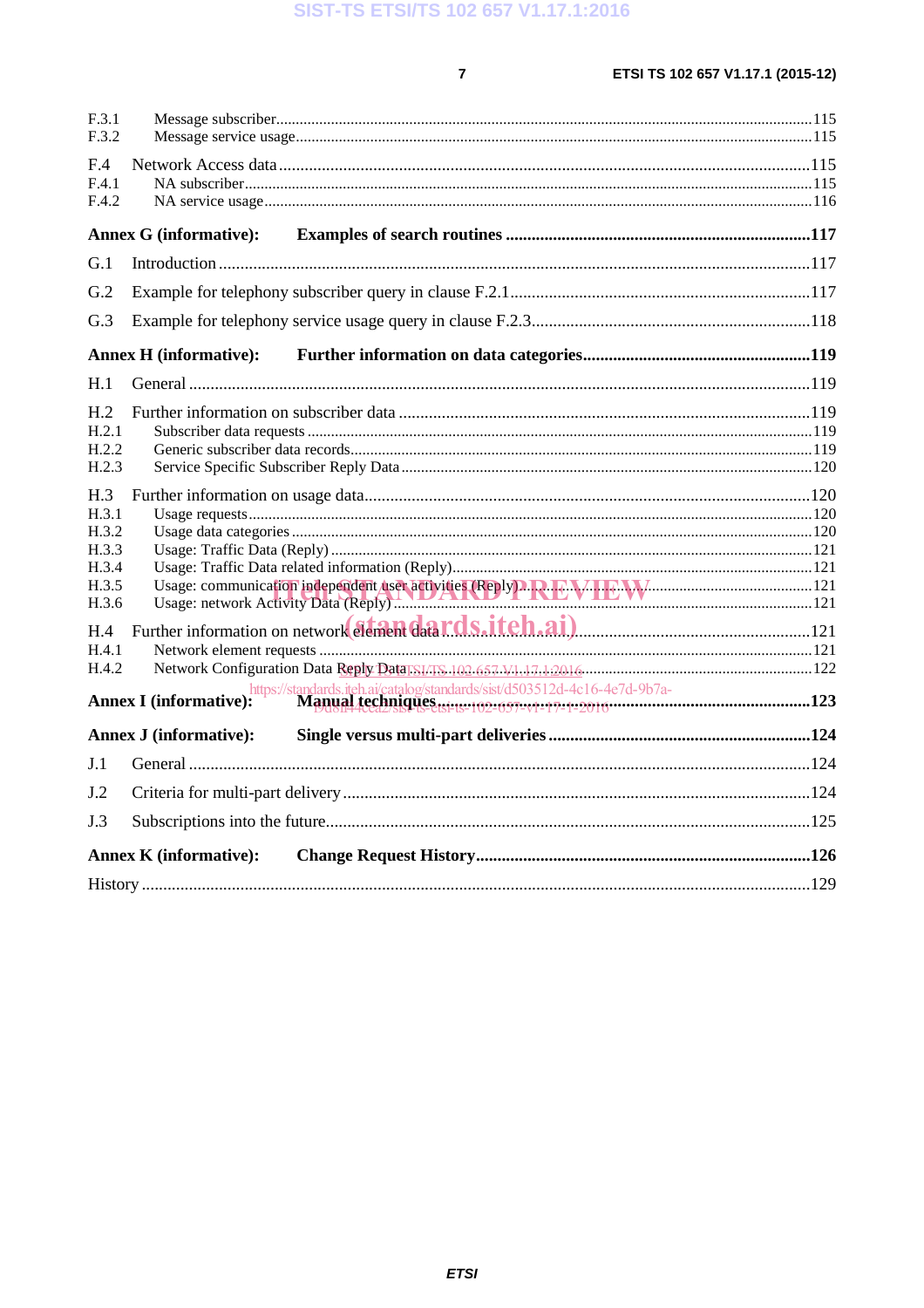### Intellectual Property Rights

IPRs essential or potentially essential to the present document may have been declared to ETSI. The information pertaining to these essential IPRs, if any, is publicly available for **ETSI members and non-members**, and can be found in ETSI SR 000 314: *"Intellectual Property Rights (IPRs); Essential, or potentially Essential, IPRs notified to ETSI in respect of ETSI standards"*, which is available from the ETSI Secretariat. Latest updates are available on the ETSI Web server (http://ipr.etsi.org).

Pursuant to the ETSI IPR Policy, no investigation, including IPR searches, has been carried out by ETSI. No guarantee can be given as to the existence of other IPRs not referenced in ETSI SR 000 314 (or the updates on the ETSI Web server) which are, or may be, or may become, essential to the present document.

### Foreword

This Technical Specification (TS) has been produced by ETSI Technical Committee Lawful Interception (LI).

The ASN.1 module and XML schema are also available as an electronic attachment to the original document from the ETSI site (see details in clause A.3.1.2).

### Modal verbs terminology

In the present document "**shall**", "**shall not**", "**should**", "**should not**", "**may**", "**need not**", "**will**", "**will not**", "**can**" and "**cannot**" are to be interpreted as described in clause 3.2 of the ETSI Drafting Rules (Verbal forms for the expression of provisions).

"**must**" and "**must not**" are **NOT** allowed in ETSI deliverables except when used in direct citation. iTeh STANDARD PREVIEW (standards.iteh.ai)

> SIST-TS ETSI/TS 102 657 V1.17.1:2016 https://standards.iteh.ai/catalog/standards/sist/d503512d-4c16-4e7d-9b7af9d8ff44cea2/sist-ts-etsi-ts-102-657-v1-17-1-2016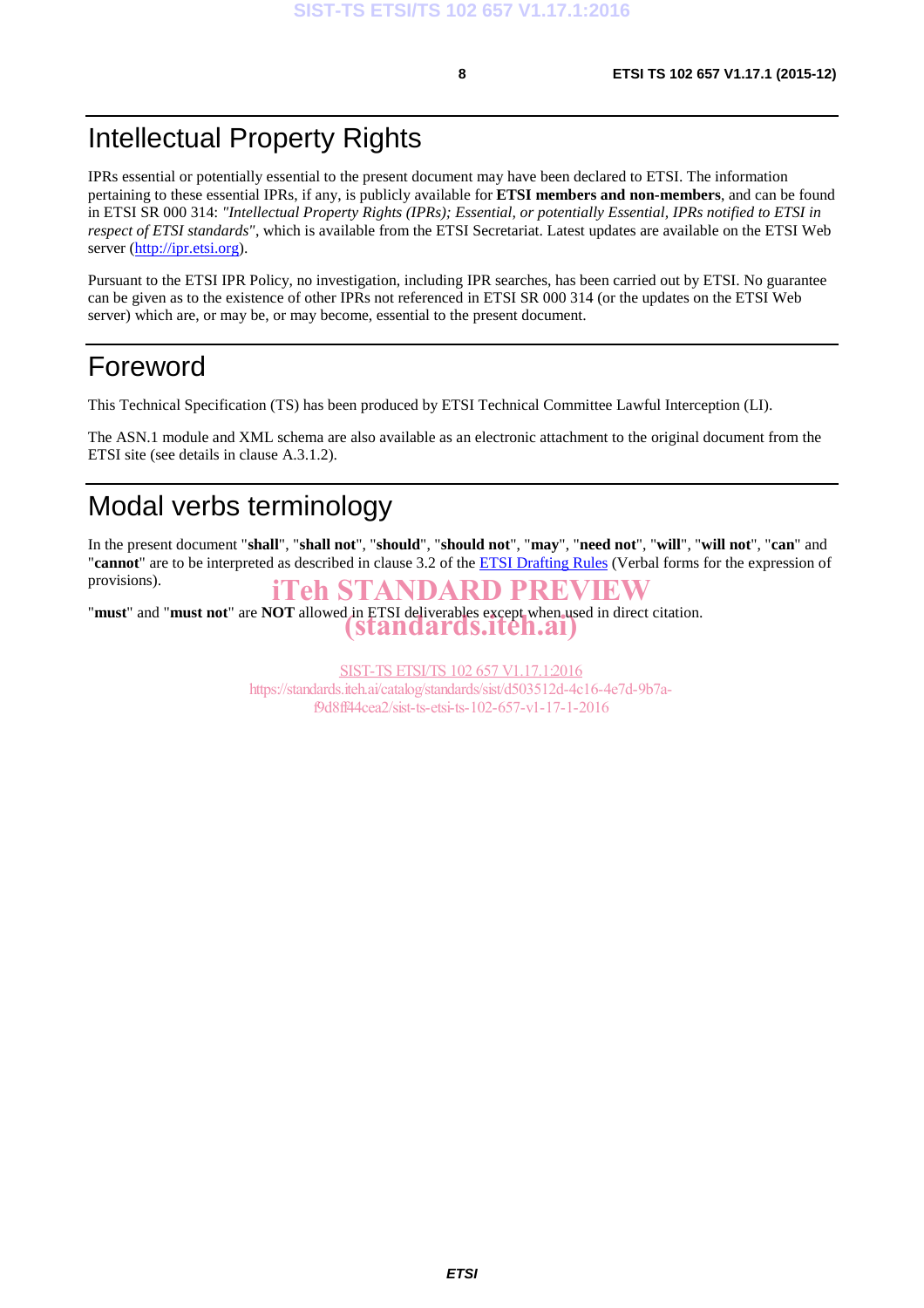### 1 Scope

The present document is based on requirements from ETSI TS 102 656 [2].

The present document contains handover requirements and a handover specification for the data that is identified in national legislations on Retained Data.

The present document considers both the requesting of retained data and the delivery of the results.

The present document defines an electronic interface. An informative annex describes how this interface may be adapted for manual techniques. Apart from in annex I, the present document does not consider manual techniques.

### 2 References

#### 2.1 Normative references

References are either specific (identified by date of publication and/or edition number or version number) or non-specific. For specific references, only the cited version applies. For non-specific references, the latest version of the reference document (including any amendments) applies.

Referenced documents which are not found to be publicly available in the expected location might be found at http://docbox.etsi.org/Reference.

|        | http://docbox.etsi.org/Reference.                                                                                                                                                                                                       |
|--------|-----------------------------------------------------------------------------------------------------------------------------------------------------------------------------------------------------------------------------------------|
| NOTE:  | While any hyperlinks included in this clause were valid at the time of publication, ETSI cannot guarantee<br>their long term validity.                                                                                                  |
|        | The following referenced documents are necessary for the application of the present document.                                                                                                                                           |
| $[1]$  | <i>(standards.iteh.ai)</i><br>Void.                                                                                                                                                                                                     |
| $[2]$  | ETSI TS 102 656: 'Llawfub Interception'(L1)'; Retained Data; Requirements of Law Enforcement<br>Agencies: for handling Retained Datalards/sist/d503512d-4c16-4e7d-9b7a-                                                                 |
| $[3]$  | Dd8ff44cea2/sist-ts-etsi-ts-102-657-v1-17-1-2016<br>ETSI TS 102 232-1: "Lawful Interception (LI); Handover Interface and Service-Specific Details<br>(SSD) for IP delivery; Part 1: Handover specification for IP delivery".            |
| $[4]$  | ISO 3166-1: "Codes for the representation of names of countries and their subdivisions -- Part 1:<br>Country codes".                                                                                                                    |
| $[5]$  | ISO 4217: "Codes for the representation of currencies and funds".                                                                                                                                                                       |
| [6]    | ETSI TS 101 671: "Lawful Interception (LI); Handover interface for the lawful interception of<br>telecommunications traffic".                                                                                                           |
| NOTE:  | Periodically TS 101 671 is published as ES 201 671. A reference to the latest version of the TS as above<br>reflects the latest stable content from ETSI/TC LI.                                                                         |
| $[7]$  | ETSI EN 300 356 (all parts): "Integrated Services Digital Network (ISDN); Signalling System<br>No.7 (SS7); ISDN User Part (ISUP) version 4 for the international interface".                                                            |
| [8]    | ETSI TS 100 974: "Digital cellular telecommunications system (Phase $2+$ ); Mobile Application<br>Part (MAP) Specification (3GPP TS 09.02)".                                                                                            |
| $[9]$  | ETSI TS 124 008: "Digital cellular telecommunications system (Phase 2+); Universal Mobile<br>Telecommunications System (UMTS); LTE; Mobile radio interface Layer 3 specification; Core<br>network protocols; Stage 3 (3GPP TS 24.008)". |
| $[10]$ | Void.                                                                                                                                                                                                                                   |
| $[11]$ | ETSI TS 133 108: "Universal Mobile Telecommunications System (UMTS); LTE; 3G security;<br>Handover interface for Lawful Interception (LI) (3GPP TS 33.108)".                                                                            |
|        |                                                                                                                                                                                                                                         |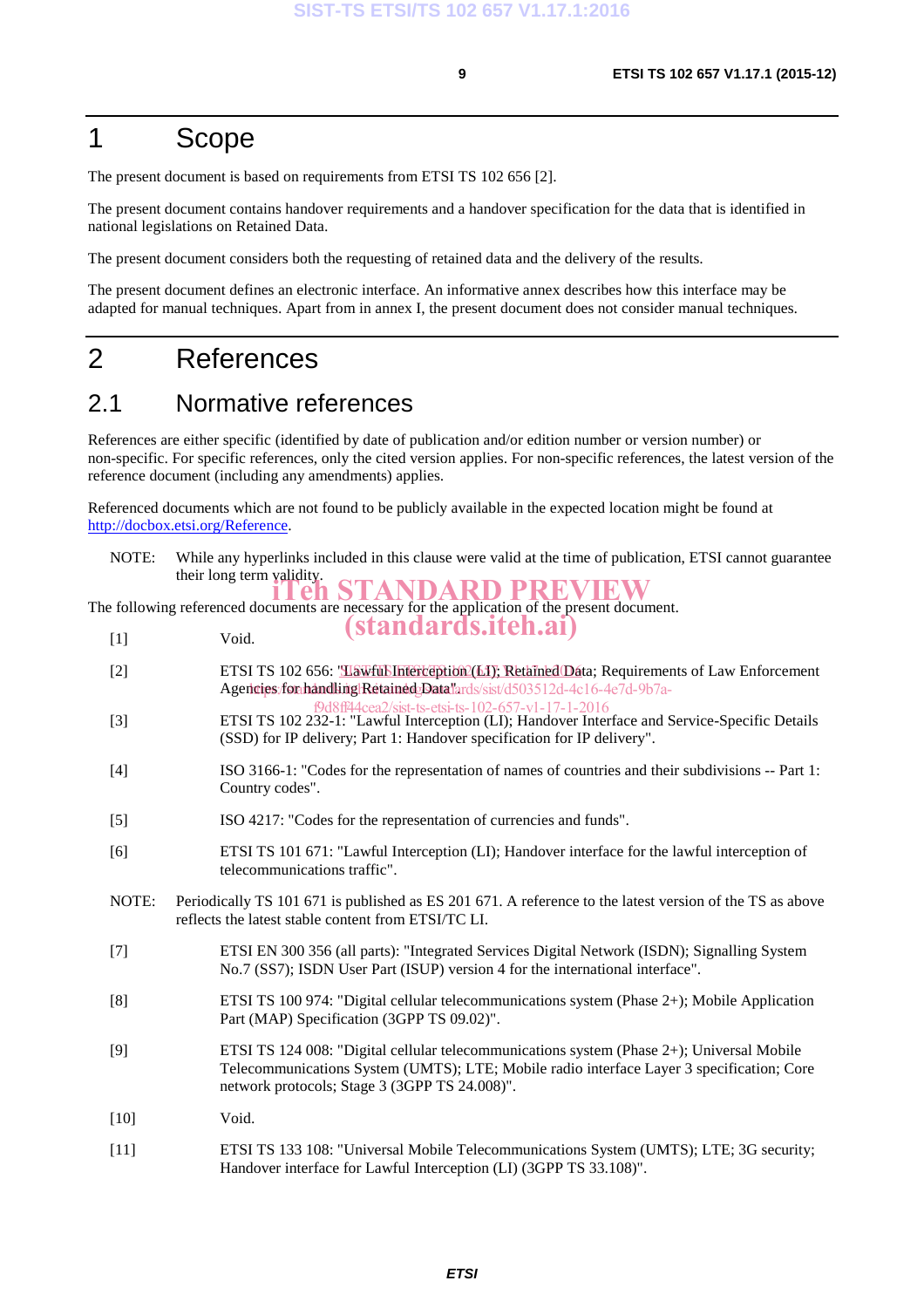- [12] ETSI TS 101 109 (V7.2.0): "Digital cellular telecommunications system (Phase 2+); Universal Geographical Area Description (GAD) (3GPP TS 03.32 version 7.2.0 Release 1998)".
- [13] FIPS PUB 186-2: "Digital Signature Standard (DSS)".
- [14] IETF RFC 2616: "Hypertext Transfer Protocol HTTP/1.1".
- [15] IETF RFC 2818: "HTTP Over TLS".
- [16] ETSI TS 123 040: "Digital cellular telecommunications system (Phase 2+); Universal Mobile Telecommunications System (UMTS); Technical realization of the Short Message Service (SMS) (3GPP TS 23.040)".
- [17] IETF RFC 793: "Transmission Control Protocol".
- [18] IETF RFC 5681: "TCP Congestion Control".
- NOTE: IETF RFC 5681 obsoletes IETF RFC 2581: "TCP Congestion Control".
- [19] IETF RFC 6298: "Computing TCP's Retransmission Timer".
- NOTE: IETF RFC 6298 obsoletes IETF RFC 2988: "Computing TCP's Retransmission Timer".
- [20] IETF RFC 1122: "Requirements for Internet Hosts Communication Layers".
- [21] **IETF RFC 791: "Internet Protocol".**
- [22] ETSI ES 282 002: "Telecommunications and Internet converged Services and Protocols for Advanced Networking (TISPAN); PSTN/ISDN Emulation Sub-system (PES); Functional architecture"eh STANDARD PREVIEW
- [23] IETF RFC 822: "Standard for the format of ARPA internet text messages".
- 
- [24] IETF RFC 5322: "Internet Message Format".<br>SIST-TS ETSI/TS 102 657 V1.17.1:2016 T-TS ETSI/TS 102 657
- NOTE: IETF RFC 5322.obsoletes.IETF1RFGO28221d'Internet Message Format"7d-9b7a-
- ETSI TS 123 228: "Digital cellular telecommunications system (Phase 2+); Universal Mobile [25] Telecommunications System (UMTS); LTE; IP Multimedia Subsystem (IMS); Stage 2 (3GPP TS 23.228)".
- [26] IETF RFC 3261: "SIP: Session Initiation Protocol".
- [27] IETF RFC 4506: "XDR: External Data Representation Standard".
- [28] ISO 13616-1:2007: "Financial services International bank account number (IBAN) Part 1: Structure of the IBAN".
- [29] ISO 9362:2009: "Banking Banking telecommunication messages Business identifier code (BIC)".
- [30] Void.
- [31] ETSI TS 125 413: "Universal Mobile Telecommunications System (UMTS); UTRAN Iu interface Radio Access Network Application Part (RANAP) signalling (3GPP TS 25.413)".
- [32] ETSI TS 129 274: "Universal Mobile Telecommunications System (UMTS); LTE; 3GPP Evolved Packet System (EPS); Evolved General Packet Radio Service (GPRS) Tunnelling Protocol for Control plane (GTPv2-C); Stage 3 (3GPP TS 29.274)".
- [33] ETSI TS 129 061: "Digital cellular telecommunications system (Phase 2+); Universal Mobile Telecommunications System (UMTS); LTE; Interworking between the Public Land Mobile Network (PLMN) supporting packet based services and Packet Data Networks (PDN) (3GPP TS 29.061)".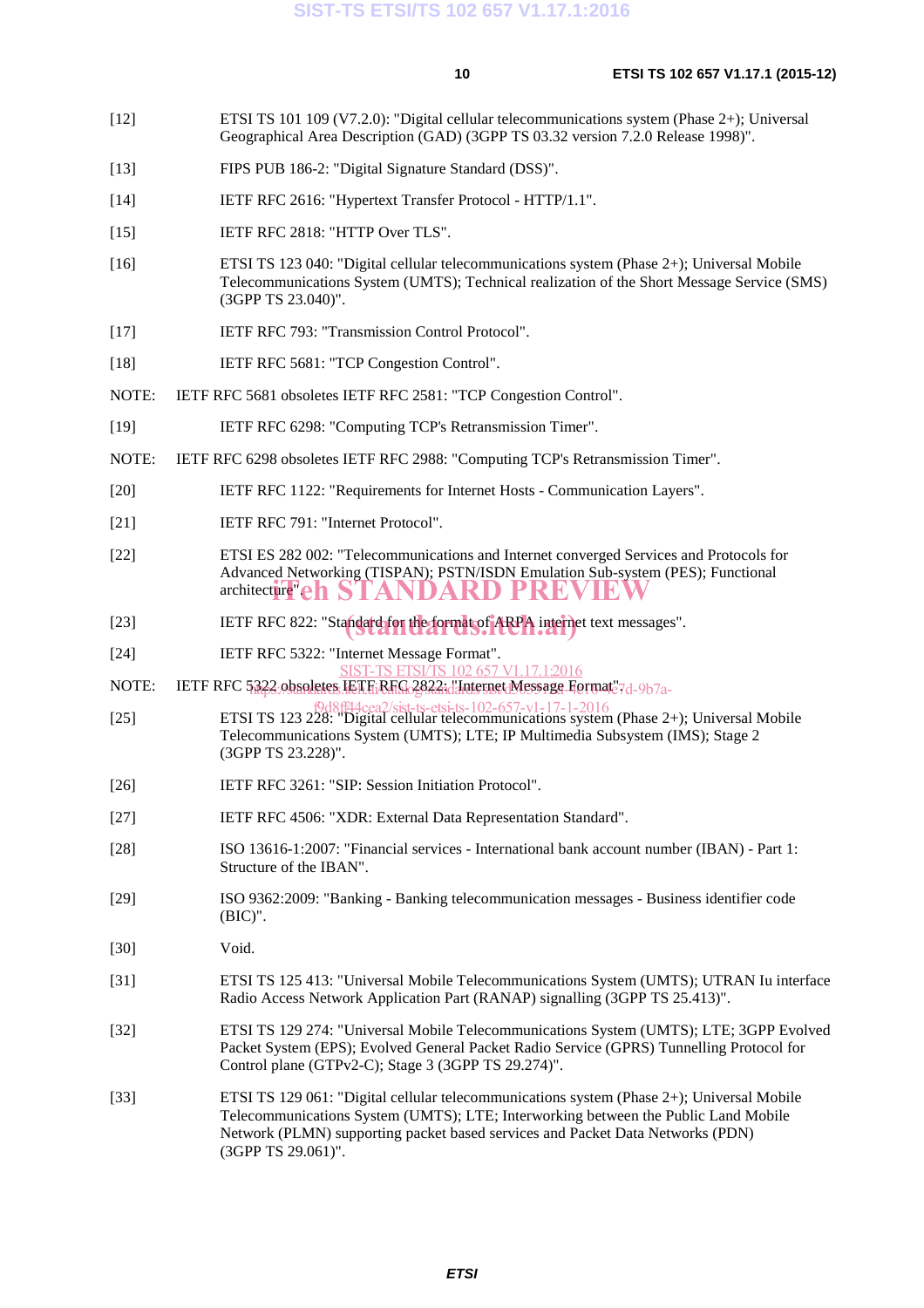- [34] ETSI TS 129 118: "Universal Mobile Telecommunications System (UMTS); LTE; Mobility Management Entity (MME) - Visitor Location Register (VLR) SGs interface specification (3GPP TS 29.118)".
- [35] ETSI TS 123 272: "Digital cellular telecommunications system (Phase 2+); Universal Mobile Telecommunications System (UMTS); LTE; Circuit Switched (CS) fallback in Evolved Packet System (EPS); Stage 2 (3GPP TS 23.272)".
- [36] ETSI TS 133 234: "Universal Mobile Telecommunications System (UMTS); LTE; 3G security; Wireless Local Area Network (WLAN) interworking security (3GPP TS 33.234)".
- [37] W3C Recommendation: "XML Path Language (XPath)", Version 1.0, 16 November 1999.

#### 2.2 Informative references

References are either specific (identified by date of publication and/or edition number or version number) or non-specific. For specific references, only the cited version applies. For non-specific references, the latest version of the reference document (including any amendments) applies.

NOTE: While any hyperlinks included in this clause were valid at the time of publication, ETSI cannot guarantee their long term validity.

The following referenced documents are not necessary for the application of the present document but they assist the user with regard to a particular subject area.

Not applicable.

### 3 Definitions and abbreviations REVIEW (standards.iteh.ai)

### 3.1 Definitions

For the purposes of the present document, the following terms and definitions apply: https://standards.iteh.ai/catalog/standards/sist/d503512d-4c16-4e7d-9b7a-

authorized organization: any authority legally authorized to request or receive retained data e.g. a Law Enforcement Agency

**Handover Interface A (HI-A):** administrative handover interface comprising requests for information and their responses

**Handover Interface B (HI-B):** data handover interface comprising the retained data transmission of information

**issuing authority:** any entity possessing the necessary jurisdiction and authority pursuant to law to compel a service provider to deliver retained subscriber information or traffic data specified in a query

**lawful authorization:** permission granted to an Authorized Organization under certain conditions to request specified telecommunications retained data and requiring co-operation from a network operator/service provider/access provider

NOTE: Typically, this refers to a warrant or order issued by a lawfully authorized body.

**location information:** information relating to the geographic, physical or logical location of an identity relating to an interception subject

**number:** any address (E.164, IP, email, URI) used for routing in a network or in a service on a user level or network/service level

**receiving authority:** any entity possessing the necessary authority pursuant to law and the technical means to receive retained subscriber information or traffic data delivered by a service provider

**request:** legal requirement for a Communications Service Provider (CSP) to disclose retained data in accordance with relevant national law

**response to request of information:** response from the CSP to the authorized organization acknowledging or rejecting a request for information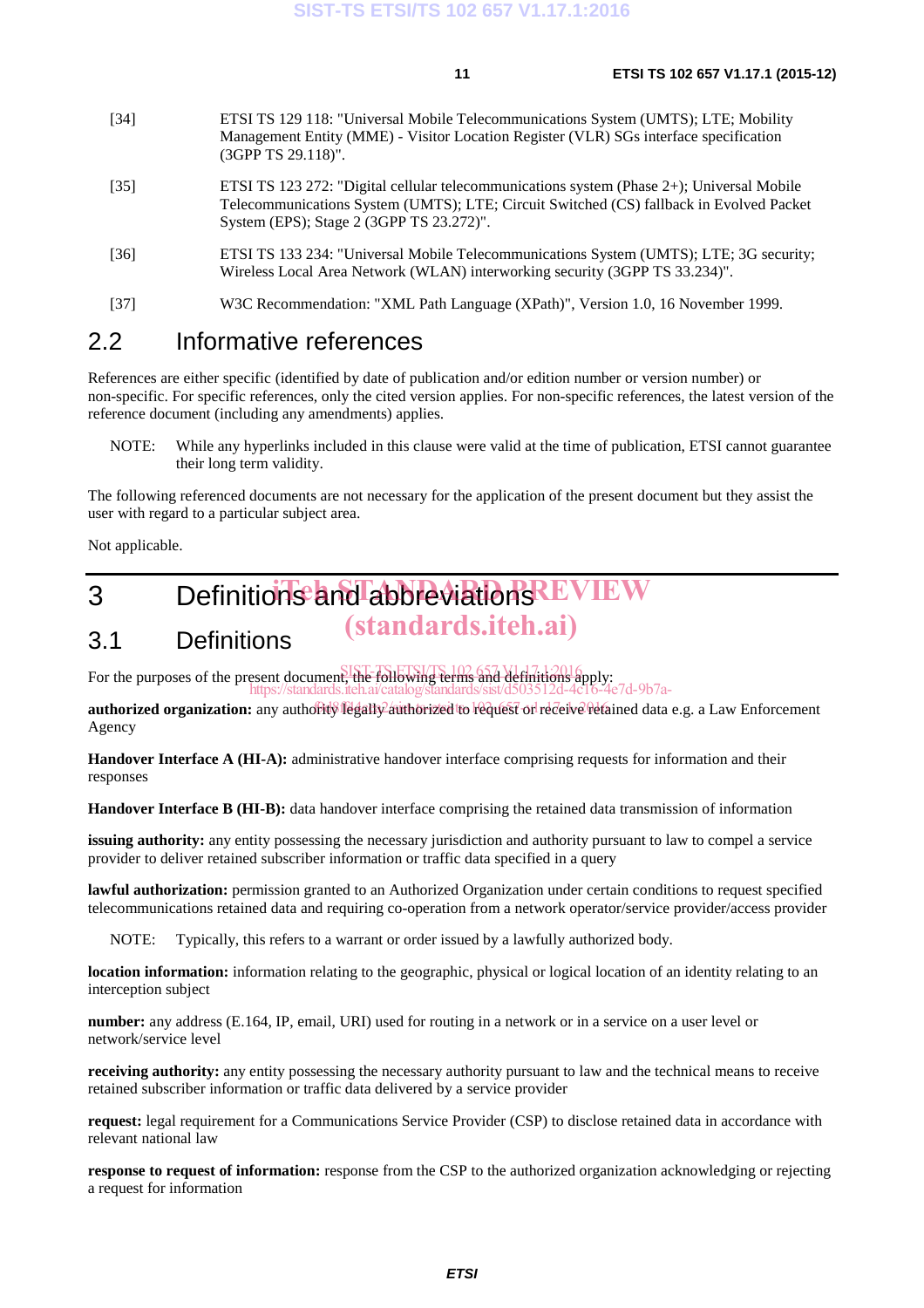**retained data record:** set of data elements for a specific subscriber/user related to a specific service transaction

**service transaction:** instance of a service given by a CSP to a subscriber/user

**service transaction record:** set of data elements describing a service transaction (details to be determined)

**transmission of information:** transmission of retained data from the CSP to the receiving authority

#### 3.2 Abbreviations

For the purposes of the present document, the following abbreviations apply:

| <b>ACK</b>    | ACKnowledge                                                                 |
|---------------|-----------------------------------------------------------------------------|
| ADSL          | Asymmetric Digital Subscriber Line                                          |
| AO            | <b>Authorized Organization</b>                                              |
| <b>APN</b>    | <b>Access Point Name</b>                                                    |
| ASCII         | American Standard Code for Information Interchange                          |
| <b>ASN</b>    | <b>Abstract Syntax Notation</b>                                             |
| <b>BER</b>    | <b>Basic Encoding Rules</b>                                                 |
| <b>BIC</b>    | <b>Business Identifier Code</b>                                             |
| <b>CGI</b>    | Cell Global Identity                                                        |
| <b>CPE</b>    | <b>Customer Premises Equipment</b>                                          |
| <b>CS</b>     | Circuit Switched                                                            |
| <b>CSP</b>    | <b>Communications Service Provider</b>                                      |
| <b>CSPID</b>  | CSP Identifier                                                              |
| <b>DNS</b>    | Domain Name System                                                          |
| <b>DR</b>     | Data Retention                                                              |
| <b>DSA</b>    | Digital Signature Algorithm NDARD PREVIEW                                   |
| DSL           | Digital Subscriber Line                                                     |
| <b>DSS</b>    | Digital Signature Standard ards.itch.ai)                                    |
| <b>DVD</b>    | Digital Versatile Disc or Digital Video Disc                                |
| <b>ECGI</b>   | E-UTRAN Cell Global ID                                                      |
| <b>EMS</b>    | Enhanced Messaging Service<br>https://ctandox.log.pervice                   |
| <b>EPS</b>    | Evolution Astandards Teh ai/catalog/standards/sist/d503512d-4c16-4e7d-9b7a- |
| <b>GGSN</b>   | Gateway GPRS Support Node-ts-etsi-ts-102-657-v1-17-1-2016                   |
| <b>GPRS</b>   | General Packet Radio Service                                                |
| <b>GSM</b>    | Global System for Mobile communications                                     |
| <b>GW</b>     | GateWay                                                                     |
| HІ            | Handover Interface                                                          |
| HI-A          | Handover Interface A                                                        |
| $HI-B$        | Handover Interface B                                                        |
| <b>HTTP</b>   | HyperText Transfer Protocol                                                 |
| <b>HTTPS</b>  | HyperText Transfer Protocol over Secure Socket Layer                        |
| <b>IBAN</b>   | <b>International Banking Account Number</b>                                 |
| <b>ICCID</b>  | Integrated Circuit Card ID                                                  |
| ID            | <b>IDentifier</b>                                                           |
| IEI           | <b>Information Element Identifier</b>                                       |
| <b>IMAP</b>   | <b>Internet Message Access Protocol</b>                                     |
| <b>IMEI</b>   | <b>International Mobile Equipment Identity</b>                              |
| <b>IMEISV</b> | <b>IMEI</b> Software Version                                                |
| IMS           | IP Multimedia Subsystem                                                     |
| <b>IMSI</b>   | <b>International Mobile Subscriber Identity</b>                             |
| IP            | <b>Internet Protocol</b>                                                    |
| <b>IPSec</b>  | <b>Internet Protocol Security</b>                                           |
| <b>IRI</b>    | <b>Intercept Related Information</b>                                        |
| <b>ISDN</b>   | <b>Integrated Services Digital Network</b>                                  |
| <b>ISUP</b>   | <b>ISDN</b> User Part                                                       |
| LAN           | Local Area Network                                                          |
| LEA           | Law Enforcement Agency                                                      |
| LI            | Lawful Interception                                                         |
| <b>MAC</b>    | Media Access Control                                                        |
| <b>MCC</b>    | Mobile Country Code                                                         |
|               |                                                                             |